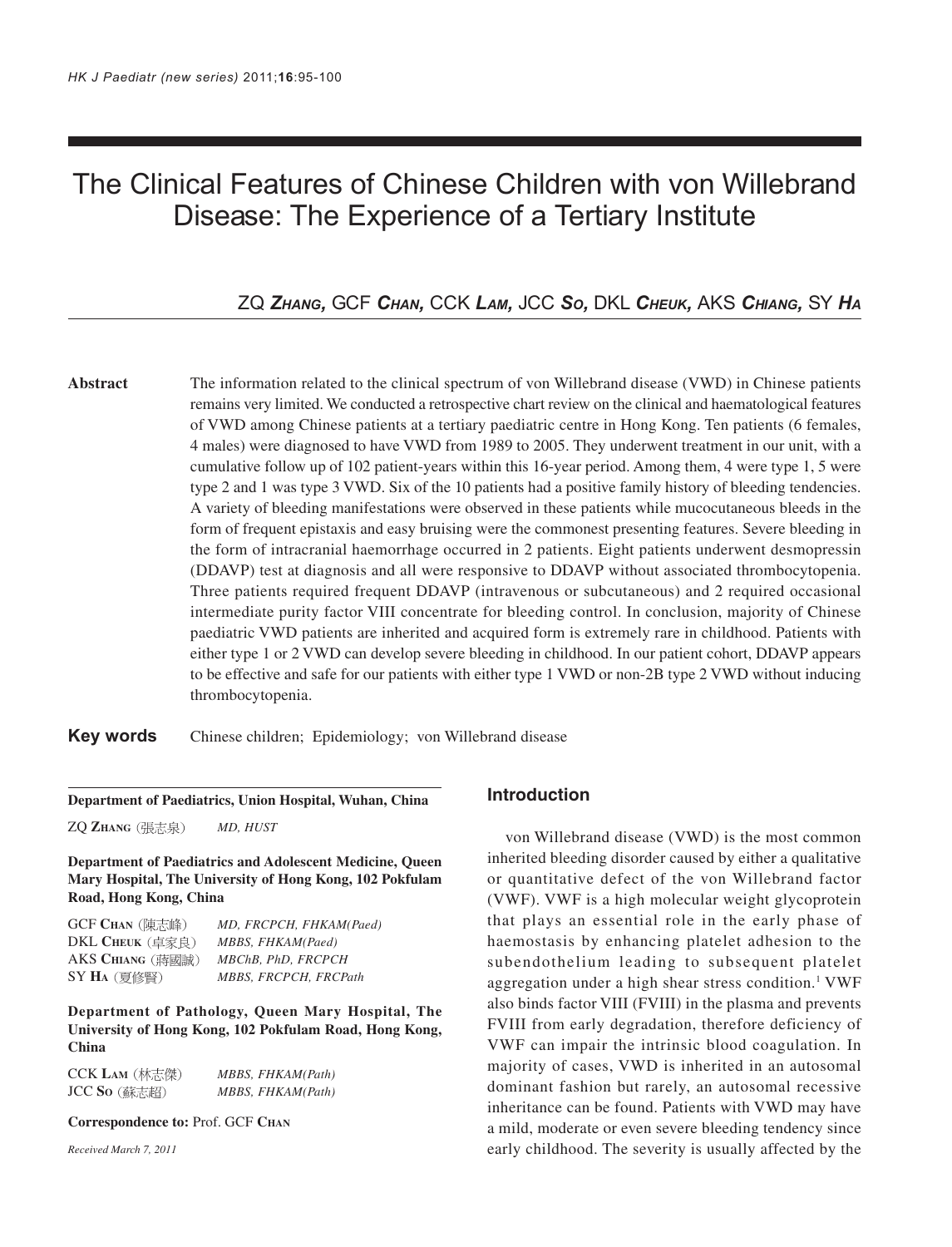degree of the VWF defect, either in a quantitative or qualitative manner.

Though VWD is a common disease, most patients have type 1 defect (quantitative defect) with mild bleeding tendency clinically and therefore remain undiagnosed. Many patients with this disorder are found only when an index patient in the family is identified. However, this clinical information is mainly derived from Western literature on Caucasian populations. Up to the current moment, published data related to VWD in Chinese paediatric patients are very limited. We reviewed the records of our patients with VWD diagnosed in our hospital from 1989 to 2005 and compared their clinical phenotypes with those described in the literature.

## **Patients and Methods**

We reviewed our haematology/oncology patient database which captured all patients with haematological diseases diagnosed in our unit since 1989. Patients with VWD diagnosed in our unit between 1989 and 2005 were selected for review and their records were analysed. Demographic and clinical data including sex, age at initial diagnosis, family history, bleeding symptoms and laboratory investigations were captured. The laboratory investigations for the diagnosis of VWD included prothrombin time (PT), activated partial thromboplastin time (APTT), factor VIII:C (FVIII:C) assay, VWF antigen (VWF:Ag) and ristocetin cofactor activity (VWF:RCo).1 PT, APTT, and FVIII:C one stage assays<sup>2</sup> were performed by semiautomated coagulometer. VWF:Ag levels were estimated by ELISA method<sup>2</sup> using commercial kits and VWF:RCo by using fixed platelets.<sup>2</sup> Skin bleeding time was not performed in our predominantly paediatric patient cohort. Family screening for VWD was offered to all patients.

DDAVP challenge test was performed in all except one patient, according to established protocol. In brief, DDAVP (0.3 ug/kg) was administered as a continuous infusion in 100 ml of normal saline over 30 minute. Blood pressure and pulse rate were recorded at 15 minute intervals during the infusion and 30 minute afterwards. Venous blood samples were collected before infusion and at 1 & 2 hours after infusion for FVIII:C, VWF:Ag, and VWF:RCo.3 An optimal response to DDAVP was defined as VWF:RCo and FVIII:C plasma levels rising to above 0.3 IU/mL at 1 hour after DDAVP administration and at least greater than threefold increase over the baseline values.4

#### **Results**

In this study cohort, 12 patients were identified but 2 of them were referred from overseas for diagnostic purpose only. These 2 patients were a pair of ethnic Chinese twin brothers with frequent nose bleeding and were diagnosed to have type 2 VWD. They were excluded from our analysis. The other 10 patients were local residents (Table I) and the male to female ratio was 4 to 6. The median age at diagnosis was 7.5 years (ranged from 1 to 13 years). Of all the VWD patients, 4 were type 1, 5 type 2 and 1 type 3. Six of the 10 patients had a positive family history of bleeding tendencies. A variety of bleeding manifestations were observed in these patients and severe catastrophic bleeding in the form of intracranial haemorrhage was the presenting feature in 2 patients (both type 1). One patient survived without long term complications related to the bleeding episode. The other patient had autism and mental retardation with chromosomal abnormality might have suffered from further deterioration in her mental function after the haemorrhage.

Mucocutaneous bleeds in the form of epistaxis and easy bruising were common among most patients. However, the nose bleeding in all patients became static when they reached adolescent age. Their characteristics were summarised in Table 1. Another interesting observation is that petechiae were rarely seen in our VWD patients although many of them did have a tendency of cutaneous bruises.

For epistaxis, 6 patients had frequent bleeding up to  $\geq 2$ times weekly which was difficult to control by local pressure. Three out of these 6 patients required intermittent haemostatic treatment. One patient received subcutaneous DDAVP at home per demand basis. As high dose nasal DDAVP (Stimate) is not routinely available locally due to its high cost, none of these patients used this preparation. Other patients responded to tranxanemic acid orally when bleeding occurred. For female patients who reached the adolescent age, most had some degree of menorrhagia but only one patient required frequent tranxanemic acid treatment and she was also put on hormonal therapy. Two patients received intermediate factor VIII concentrate therapy as treatment for episodic profuse bleeding related to trauma or surgery, and 3 required no treatment all along.

Interestingly, 3 of the 10 patients had normal or near normal APTT, therefore a normal APTT result did not exclude the diagnosis of VWD. We noted that type 2 VWD was relatively more than expected in our patient cohort. However, except for 2 patients who underwent 2D crossedimmunoelectrophoresis, the diagnosis of type 1 and 2 in our patients were mainly based on the ratio among the factor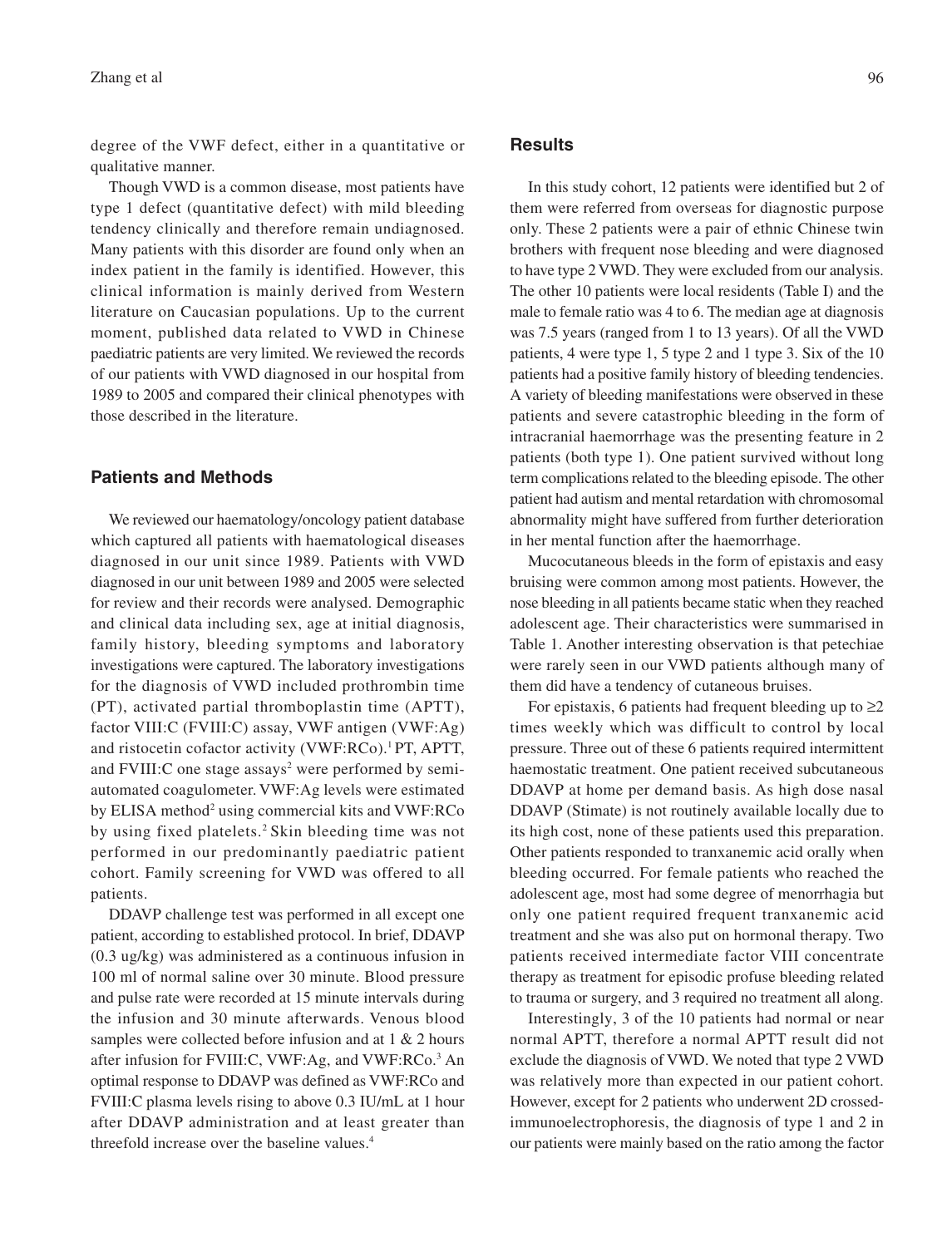VIII:C (FVIII:C) assay, VWF antigen (VWF:Ag) and ristocetin cofactor activity (VWF:RCo) (Table 2). Therefore the definite subtypes of VWD could not be confirmed.

Nine patients underwent DDAVP test and all showed response to DDAVP including one type 3 patient (#9, Table 1). However, this type 3 patient failed to achieve a 3 folds increase in both her VWF:Ag and FVIII:C levels. One of our patients (#6, Table 1) has lowish platelet count at presentation, his platelet count also dropped slightly with DDAVP challenge test (from  $143 \times 10^9$ /L to  $104 \times 10^9$ /L). He is likely to be a type 2B patient based on the result of hyperaggregability with low dose ristocetin using his platelet rich plasma. Hyeraggregability with low dose

ristocetin was also demonstrated when patient's plasma was mixed with normal lyophilized platelet.

### **Discussion**

The reported incidence of VWD varies in different study, ranges from 3 to 4 per 100,000 to as high as 1.3% of the population.5-7 Accurate assessment of disease burden is difficult because of the variable genetic expression and penetrance. The exact incidence of VWD in Chinese remains unknown. VWD is a very heterogeneous disorder and patients with mild forms of VWD are often

**Table 1** The clinical features and laboratory findings in VWD paediatric patients

| <b>Sex</b><br>No. | Age at                    | Family       | <b>Bleeding</b> | <b>Platelet</b>             | <b>PT</b>  | <b>APTT</b> | <b>FVIII:C</b> | <b>VWF:RCo</b> | VWF:AgD | <b>DDAVP</b> | Subtype  |        |
|-------------------|---------------------------|--------------|-----------------|-----------------------------|------------|-------------|----------------|----------------|---------|--------------|----------|--------|
|                   |                           | diagnosis    | history         | symptoms                    | $(10^9/L)$ | (sec)       | (sec)          | (iu/ml)        | (iu/ml) | (iu/ml)      | test     |        |
|                   |                           | (years)      |                 |                             |            |             |                |                |         |              |          |        |
| $\mathbf{1}$      | $\mathbf{F}$              | 1            | $\mathbf{P}$    | easy bruising               | 328        | 11.6        | 28.3           | 0.46           | 0.08    | 0.33         | Response | Type 2 |
| 2                 | M                         | 7            | P               | epistaxis                   | 457        | 12.4        | 43.1           | 0.28           | 0.02    | 0.12         | Response | Type 2 |
| 3                 | $\boldsymbol{\mathrm{F}}$ | $\mathbf{1}$ | $\mathbf{P}$    | intracranial<br>haemorrhage | 469        | 12.0        | 32.7           | 0.74           | 0.25    | 0.25         | NA       | Type 1 |
| $\overline{4}$    | $\boldsymbol{\mathrm{F}}$ | 6            | N               | intracranial<br>haemorrhage | 284        | 14.0        | 45.7           | 0.7            | NA      | 0.37         | Response | Type 1 |
| 5                 | $\boldsymbol{\mathrm{F}}$ | 13           | $\mathbf{P}$    | easy bruising               | 204        | 10.4        | 33.5           | 0.56           | 0.42    | 0.35         | Response | Type 1 |
| 6                 | M                         | 6            | N               | epistaxis                   | 143        | 12.8        | 40.6           | 0.48           | 0.48    | 0.40         | Response | Type 2 |
| $\tau$            | $\boldsymbol{\mathrm{F}}$ | 8            | $\mathbf P$     | epistaxis                   | 269        | 10.0        | 26.0           | 0.33           | 0.05    | 0.29         | Response | Type 2 |
| 8                 | M                         | 7            | N               | epistaxis                   | 312        | 13.2        | 42.6           | 0.52           | 0.01    | 0.22         | Response | Type 2 |
| 9                 | $\boldsymbol{\mathrm{F}}$ | 12           | ${\bf P}$       | epistaxis,<br>easy bruising | 267        | 11.4        | 33.7           | 0.30           | 0.02    | < 0.01       | Response | Type 3 |
| 10                | M                         | 8            | N               | epistaxis,<br>easy bruising | 227        | 14.1        | 29.8           | 0.79           | 0.45    | 0.54         | Response | Type 1 |

F=female; M=male; N=negative; NA=not available; No.=number; P=positive

**Table 2** Findings of haematological tests on different subtypes of VWD

|         | VWF:Ag | <b>VWF:RiCo( RCoF)</b> | <b>FVIII</b>           | <b>VWF</b> structure | <b>Underlying Pathology</b>               |
|---------|--------|------------------------|------------------------|----------------------|-------------------------------------------|
| Type 1  | ◡      | ◡                      | Normal or $\downarrow$ | Normal               | $\downarrow$ amount of circulating VWF    |
| Type 2A | ◡      | 111                    | Normal or $\downarrow$ | $\downarrow$ HMW VWF | $\downarrow$ amount of HMW VWF            |
| Type 2B | ◡      | ◡                      | ◡                      | Normal               | $\uparrow$ binding of platelet with VWF   |
| Type 2M | ◡      | 111                    | ◡                      | Normal               | $\downarrow$ binding of platelet with VWF |
| Type 2N | ◡      | ◡                      | 111                    | Normal               | $\downarrow$ binding of FVIII with VWF    |
| Type 3  | Absent | Absent                 | 111                    | Absent               | Total absent of VWF                       |

Test for VWF structure is not available in local setting.

HMW=high molecular weight multimer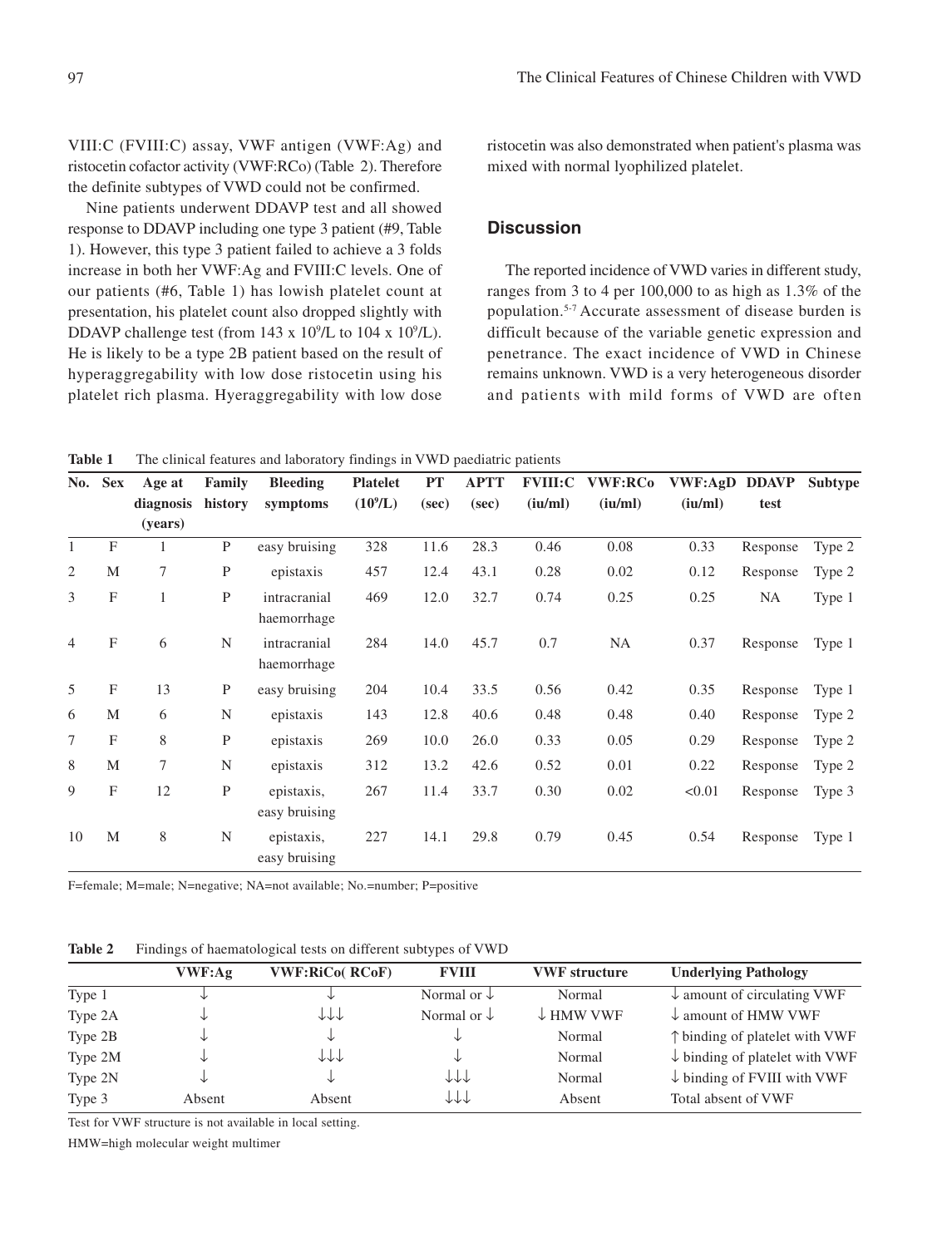undiagnosed. The heterogeneity can be due to the relatively high variability of diagnostic tests for VWD.8-10 It can also be affected by the physiological changes of VWF within the same individual so intrapersonal variation exists at different time points. Since our study is a single centre study, we will not be able to comment on either the incidence or prevalence of VWD among Chinese children in our locality. Comparing with the total number of haemophilia patients diagnosed in our unit within the same time period, the ratio is approximately 3 haemophilia to 1 VWD patient, this is higher than that of the usual ratio of one VWD to 8 to 10 haemophilia patients in other haemophilia centres overseas. Such differences can be caused by variation in the referral pattern.

The revised classification of VWD defined two major categories, namely quantitative (type 1 and 3) or qualitative (type 2) VWF defects.<sup>11</sup> Many type 1 VWD patients have mild clinical bleeding unless they encounter a major haemostatic challenge such as tooth extraction or surgery. This form of VWD is often missed and may explain why in our patient cohort, type 1 patients were even less than type 2 patients. We speculate that most of our type 1 patients remained undiagnosed in our community, part of them may be diagnosed in their adulthood when they were screened or bled during a haemostatic challenge. But one has to be aware of exceptional cases such as both of our patients with catastrophic bleeding in fact had type 1 disease so the disease phenotype and clinical phenotype may not always correlate. The diagnosis of VWD is mainly supported by the presence of the following: 1) a personal history of excessive mucocutaneous bleeding; 2) a family history of excessive bleeding; and 3) a laboratory evaluation that is consistent with a quantitative and/or qualitative defect in von Willebrand factor (VWF).

Epistaxis and bruises were the main presenting bleeding feature, which is similar to that reported in the literature for paediatric patients. Most of the patients with excessive epistaxis finally grew out from this problem without active intervention. Menorrhagia emerged as a problem when female patients entered their puberty but they are usually self-limiting and manageable. Bleeding symptoms were found to be of mild to moderate nature in most of our patients. Severe life-threatening intracranial bleeding occurred in 2 of our patient with type 1 VWD. However, none of these 2 patients had recurrence of severe bleeding and they both recovered from their neurological deficit (visual field defect and mild hemiparesis respectively). By family history, family screening and pedigree assessment, the inheritance pattern of VWD in our patients revealed that most have dominant inheritance.

As for the VWD screening tests, the platelet count is usually normal; mild thrombocytopenia may occur in patients with type 2B VWD. The skin bleeding time (BT) is usually prolonged, but may be normal in patients with mild forms of VWD such as those with type 1 and normal platelet count. The reference range of skin bleeding time in paediatric patients has not been established for local children. In addition, it is an invasive test which will inevitably leave a scar. Based on these reasons, bleeding time is not a routine test and it was only performed in some of our patients in the cohort. The prothrombin time (PT) is expected to be normal in VWD. As VWF is the major binding protein for FVIII and it prevents FVIII from being degraded prematurely, deficiency or dysfunction of VWF will lead to a drop in the FVIII level in the blood. As a consequence, the activated partial thromboplastin time (APTT) may be prolonged to a variable degree, depending on the plasma FVIII level. The APTT is an insensitive and non-specific test for the diagnosis of VWD and we expect some VWD patients may present with normal or near normal APTT. In our patient cohort, 50% of patients had normal APTT at diagnosis (3 type 1 & 2 type 2). High index of suspicion is therefore a key to diagnose VWD in children. For definitive diagnosis, the current gold standard investigations are the combined panel of VWF:Ag, VWF: RCo and FVIII:C assays.<sup>12</sup>Of all the VWD patients in our cohort, only a few of them can have their subtype confirmed. This highlights the difficulty in classifying patients into different subtypes as many of the required tests are not available locally<sup>1</sup> (Figure 1).

In patients with VWD, the goal of the treatment is to correct the dual defect of abnormal platelet adhesion and abnormal coagulation due to low FVIII levels. There are two definitive treatments of choice in VWD, namely, desmopressin and blood products replacement. Other drugs such as antifibrinolytic agents (tranxanamic acid or ε-aminocaproic acid) can be used as adjunctive or alternative therapy. Desmopressin (DDAVP) is a synthetic analog of the antidiuretic hormone L-arginine vasopressin. It increases plasma VWF and factor VIII levels through the release of stored VWF from endothelial cells, leading to stabilisation of circulating factor VIII.<sup>13,14</sup> In addition, DDAVP stimulates platelet adhesiveness and restores thrombin generation.15-17 DDAVP is most effective in patients with type 1 VWD, especially for those who have normal VWF in the storage sites. In other VWD subtypes, responsiveness is variable.18 In type 3 and in severe forms of type 1 and type 2 patients, DDAVP is often not effective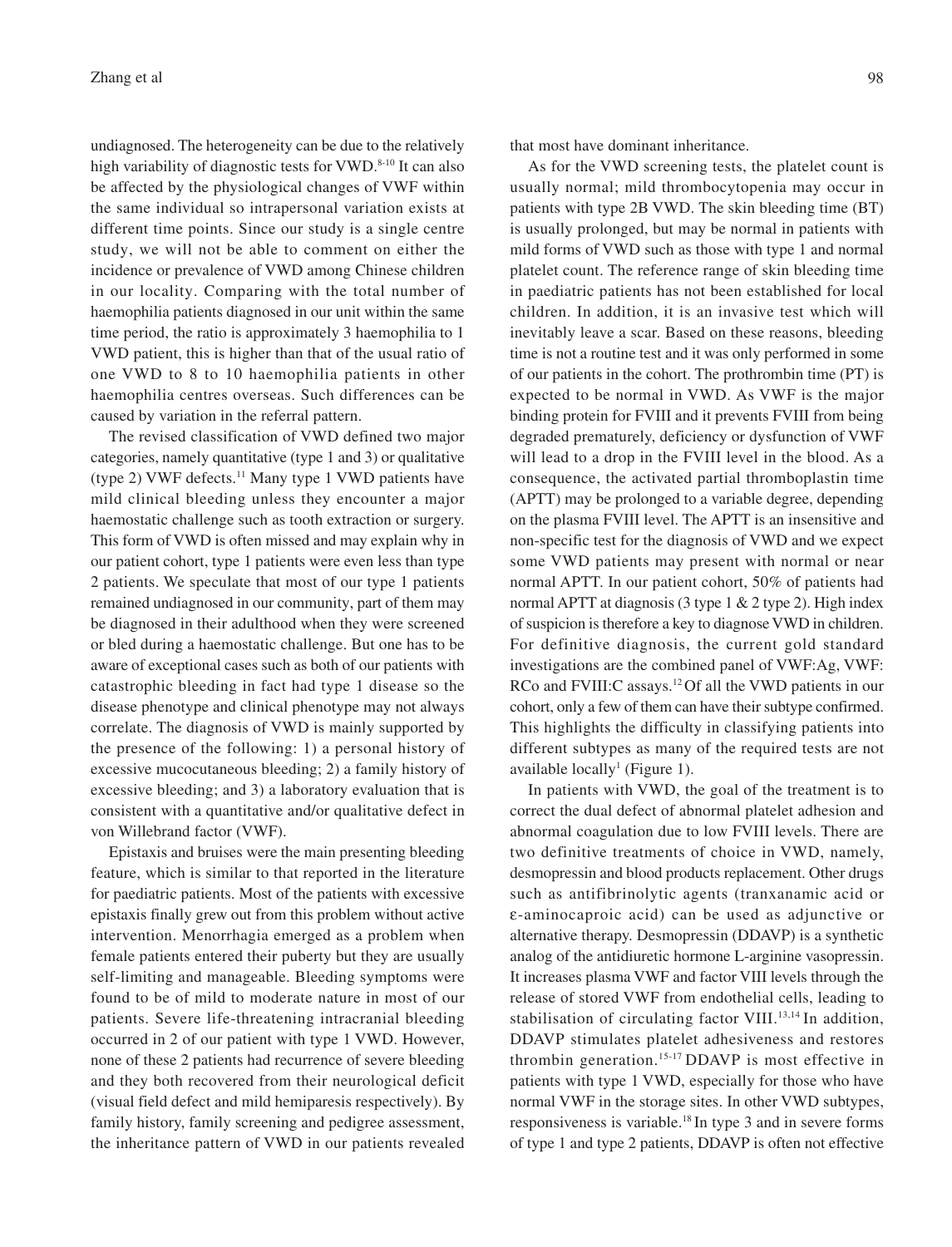

Figure 1 The simplified diagnostic approach of VWD. Modified from Federici AB, et al. Guidelines for the diagnosis and management of von Willebrand disedse in Italy. Haemophilia 2002;8:607-21.1

and it is necessary to resort to factor concentrates containing both FVIII and VWF. In our type 3 patient, although a rise in both VWF:Ag and FVIII:C levels was noted after DDAVP challenge, they were at suboptimal levels for effective haemostasis so it should not be used to cover any significant haemorrhage. One important point to note is that the DDAVP used in VWD is a different preparation and has a higher concentration than those used for diabetes insipidus so they should not be interchanged. Another point to note is that recombinant FVIII or very high purity plasma derived FVIII are not suitable for VWD patients with bleeding for they do not have VWF in the product. Intermediate purity plasma derived FVIII is the preferred product of choice.

In conclusion, VWD is uncommonly found in paediatric haematology unit. It is probably related to the mild phenotype of most VWD patients so they remain underdiagnosed. The diagnosis can be facilitated by a positive family history and history of excessive mucocutaneous bleeding especially in the form of epistaxis. Severe bleeding

can occur in different subtypes of VWD patients. Most of our patients responded to DDAVP treatment and their bleeding tendency improved with age. We also identified 2 service gaps in the care of VWD patients locally. These include the lack of facilities in diagnosing subtype of VWD patients and the inaccessibility to high dose nasal DDAVP treatment. Future effort should be targeted on promoting collaborative data sharing and improvement in the diagnostic and therapeutic approach for this group of patients locally.

#### **References**

- 1. Federici AB, Castaman G, Mannucci PM; Italian Association of Hemophilia Centers (AICE). Guidelines for the diagnosis and management of von Willebrand disedse in Italy. Haemophilia 2002;8:607-21.
- 2. Dacie JV, Lewis SM, editors. Practical hematology. 8th ed. UK: Churchill Livingstone; 1999.